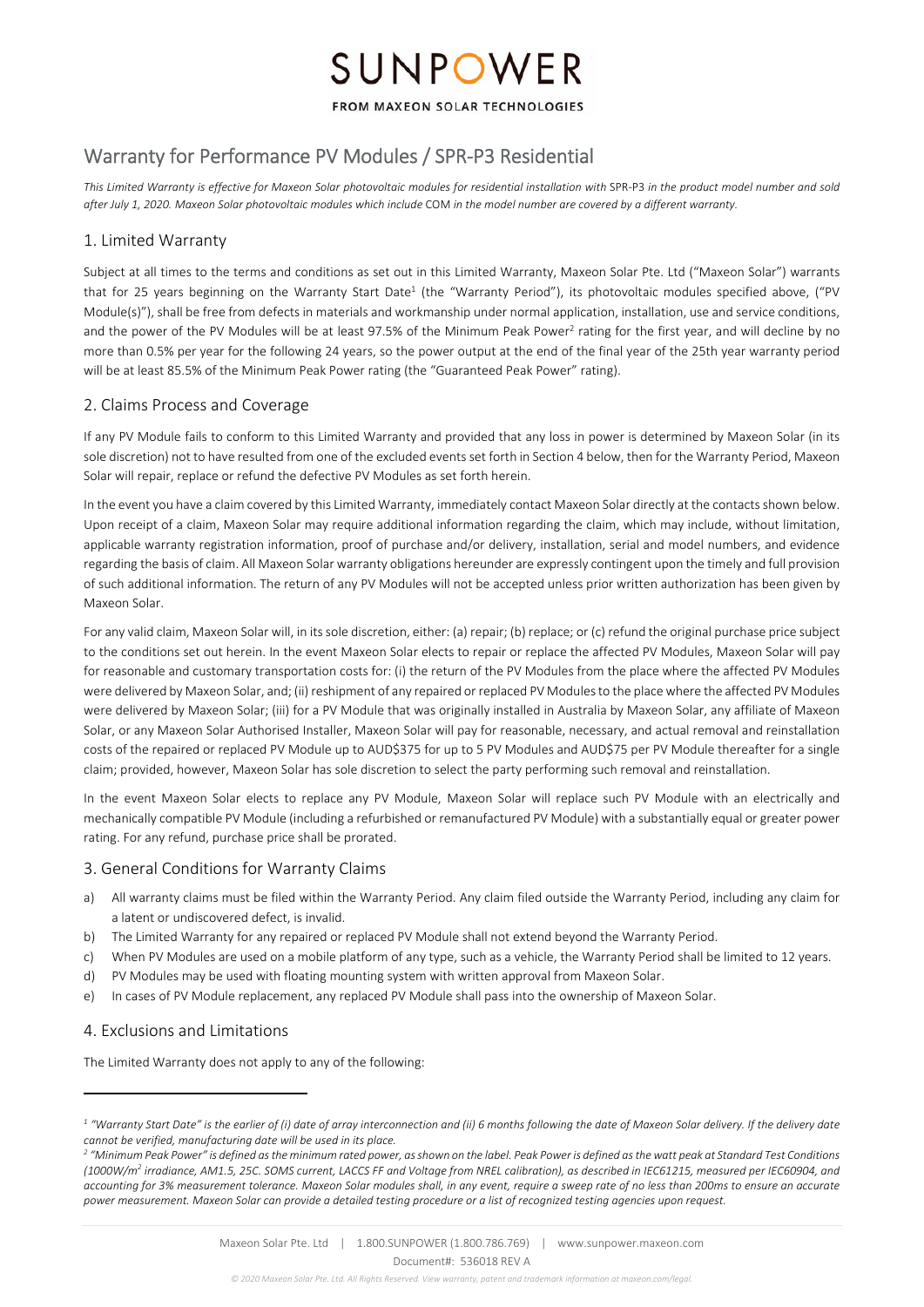# SUNPOWER

### FROM MAXEON SOLAR TECHNOLOGIES

- PV Modules subjected to: (i) misuse, abuse, neglect or accident; (ii) alteration or improper installation (improper installation includes, without limitation, installation or array that does not comply with all Maxeon Solar installation instructions and operations and maintenance instructions of any type (as may be amended and updated from time to time at Maxeon Solar's sole discretion), and all national, state, and local laws, codes, ordinances, and regulations); (iii) repair or modification by someone other than an approved service technician of Maxeon Solar; (iv) conditions exceeding the voltage, wind, snow load specifications; and any other operational specification; (v) power failure surges, lightning, flood, or fire; (vi) damage from persons, biological activity, or industrial chemical exposure; (vii) glass breakage from impact or other events outside Maxeon Solar's control.
- b) Cosmetic effects stemming from normal wear and tear of PV Module materials or other cosmetic variations which do not cause power output lower than what is guaranteed by the Limited Warranty. Normal wear and tear of PV Module materials can include, but is not limited to, fading of frame color, weathering of glass coatings, and areas of discoloration around or over individual solar cells or any part of the PV Module.
- c) PV Modules installed in locations, which in Maxeon Solar's absolute judgment may be subject to direct contact with bodies of salt water.
- d) PV Modules for which the labels containing product type or serial number have been altered, removed or made illegible.
- e) PV Modules which have been moved from their original installation location without the express written approval of Maxeon Solar.
- f) Maxeon Solar modules which include "COM" in the model number.

Maxeon Solar shall not be held responsible or liable to the customer or any third-party arising out of any non-performance or delay in performance of any terms and conditions of sale, including this Limited Warranty, due to acts of God, war, riots, strikes, fire, flood or any other cause or circumstance beyond the reasonable control of Maxeon Solar.

# 5. Limitation of Warranty Scope

SUBJECT TO THE LIMITATIONS UNDER APPLICABLE LAW, THE LIMITED WARRANTY SET FORTH HEREIN IS EXPRESSLY IN LIEU OF AND EXCLUDES ALL OTHER EXPRESS OR IMPLIED WARRANTIES. EXCEPT AS PROVIDED IN THIS LIMITED WARRANTY, ALL WARRANTIES OF ANY KIND, INCLUDING BUT NOT LIMITED TO WARRANTIES OF MERCHANTABILITY AND OF FITNESS FOR PARTICULAR PURPOSE, USE, OR APPLICATION, COURSE OF DEALING, OR USAGE OF TRADE AND ALL OTHER OBLIGATIONS OR LIABILITIES ON THE PART OF MAXEON SOLAR ARE EXPRESSLY EXCLUDED AND DISCLAIMED. NOTWITSTANDING ANY PROVISION TO THE CONTRARY, MAXEON SOLAR SHALL HAVE NO RESPONSIBILITY OR LIABILITY WHATSOEVER FOR DAMAGE OR INJURY TO PERSONS OR PROPERTY OR FOR OTHER LOSS OR INJURY RESULTING FROM ANY CAUSE WHATSOEVER ARISING OUT OF OR RELATED TO THE PV MODULES, INCLUDING, WITHOUT LIMITATION, ANY DEFECTS IN THE PV MODULE, OR FROM USE OR INSTALLATION. UNDER NO CIRCUMSTANCES SHALL MAXEON SOLAR BE LIABLE FOR INCIDENTAL, CONSEQUENTIAL OR SPECIAL DAMAGES, HOWSOEVER CAUSED. LOSS OF USE, LOSS OF PROFITS, LOSS OF PRODUCTION, LOSS OF REVENUES ARE THEREFORE SPECIFICALLY BUT WITHOUT LIMITATION EXCLUDED. MAXEON SOLAR'S AGGREGATE LIABILITY, IF ANY, IN DAMAGES OR OTHERWISE, SHALL NOT EXCEED THE PURCHASE PRICE PAID TO MAXEON SOLAR BY THE CUSTOMER, FOR THE UNIT OF PRODUCT OR SERVICE FURNISHED OR TO BE FURNISHED, AS THE CASE MAY BE, WHICH GAVE RISE TO THE WARRANTY CLAIM. SOME JURISDICTIONS DO NOT ALLOW LIMITATIONS ON IMPLIED WARRANTIES OR THE EXCLUSION OF DAMAGES SO THE ABOVE LIMITATIONS OR EXCLUSIONS MAY NOT APPLY TO YOU.

IF ANY PROVISION OF THIS LIMITED WARRANTY IS HELD UNENFORCEABLE OR ILLEGAL BY A COURT OR OTHER BODY OF COMPETENT JURISDICTION, SUCH PROVISIONS SHALL BE MODIFIED TO THE MINIMUM EXTENT REQUIRED SUCH THAT THE REST OF THIS LIMITED WARRANTY WILL CONTINUE IN FULL FORCE AND EFFECT.

TO THE EXTENT THAT YOU, THE CUSTOMER, HAVE ACQUIRED OUR GOODS AS A CONSUMER AS DEFINED IN THE COMPETITION AND CONSUMER ACT 2010 (CTH) OR APPLICABLE STATE AND TERRITORY FAIR TRADING LEGISLATION:

- A) THE BENEFITS GIVEN TO YOU UNDER THE LIMITED WARRANTY ARE IN ADDITION TO OTHER RIGHTS AND REMEDIES UNDER LAWS RELATING TO THE PRODUCTS;
- B) MAXEON SOLAR'S GOODS COME WITH GUARANTEES THAT CANNOT BE EXCLUDED UNDER THE AUSTRALIAN CONSUMER LAW, YOU ARE ENTITLED TO REPLACEMENT OR REFUND FOR A MAJOR FAILURE AND COMPENSATION FOR ANY OTHER REASONABLY FORESEEABLE LOSS OR DAMAGE. YOU ARE ALSO ENTITLED TO HAVE THE GOODS REPAIRED OR REPLACED IF THE GOODS FAIL TO BE OF ACCEPTABLE QUALITY AND THE FAILURE DOES NOT AMOUNT TO A MAJOR FAILURE.
- C) SUBJECT TO SUBPARAGRAPH (D) BELOW, NOTHING CONTAINED IN THESE LIMITED WARRANTY TERMS EXCLUDES, RESTRICTS OR MODIFIES ANY CONDITION, WARRANTY, GUARANTEE OR OTHER OBLIGATION IN RELATION TO THE SUPPLY OF GOODS WHICH PURSUANT TO THE ACTS OR ANY OF THEM IS APPLICABLE OR IS CONFERRED ON YOU (THE "STATUTORY OBLIGATIONS") WHERE TO DO SO IS UNLAWFUL; AND
- D) TO THE FULL EXTENT PERMITTED BY LAW, THE SOLE LIABILITY OF MAXEON SOLAR AND ITS RELATED BODIES CORPORATE FOR BREACH OF ANY SUCH STATUTORY OBLIGATIONS WILL BE LIMITED (EXCEPT AS OTHERWISE SPECIFICALLY SET FORTH HEREIN) TO: